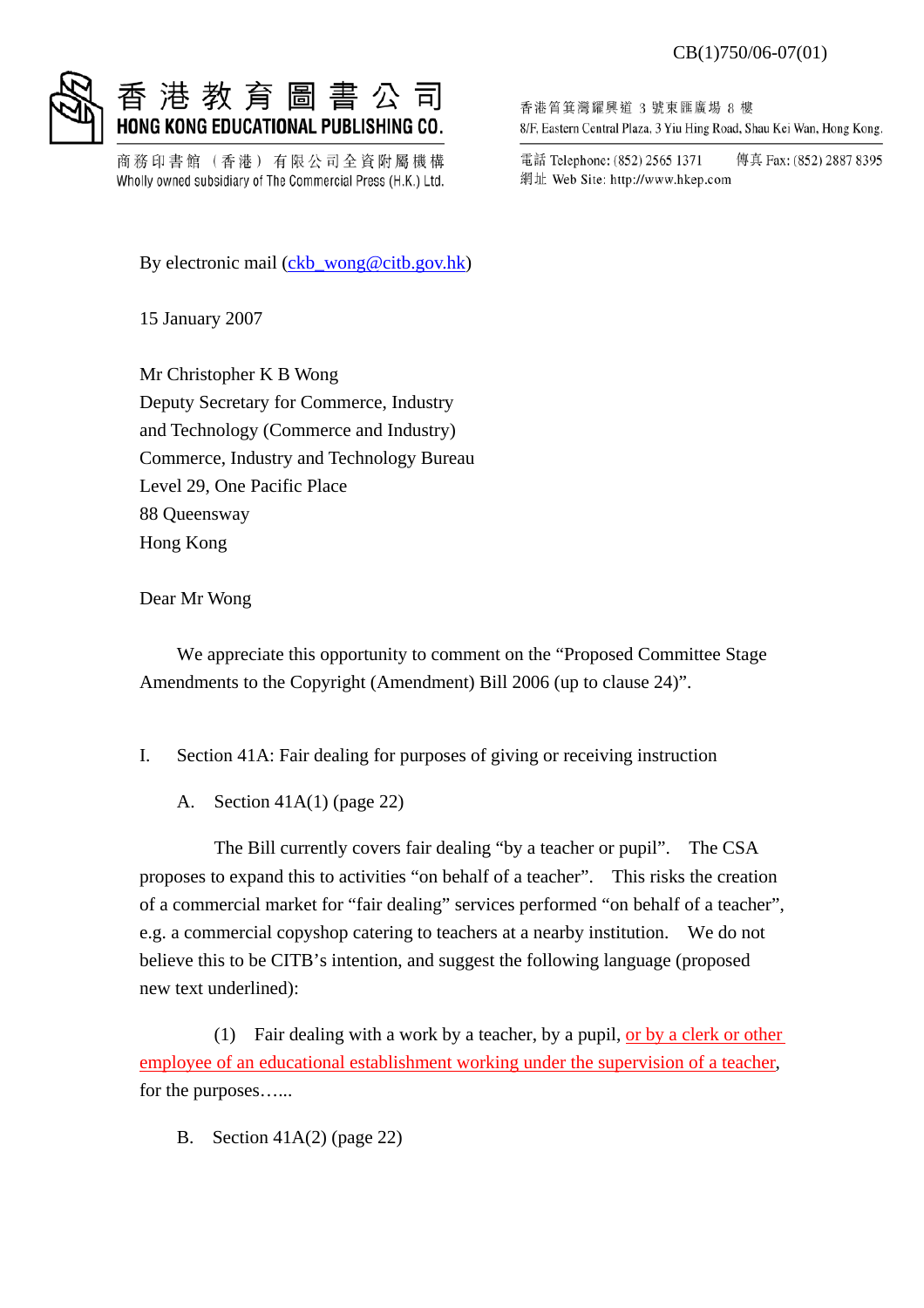

## 港 教 育 圖 書 公 司 HONG KONG EDUCATIONAL PUBLISHING CO.

商務印書館(香港) 有限公司全資附屬機構 Wholly owned subsidiary of The Commercial Press (H.K.) Ltd. 香港筲箕灣耀興道 3 號東匯廣場 8 樓 8/F, Eastern Central Plaza, 3 Yiu Hing Road, Shau Kei Wan, Hong Kong.

電話 Telephone: (852) 2565 1371 傳真 Fax: (852) 2887 8395 網址 Web Site: http://www.hkep.com

 While we continue to believe it is inappropriate to make a fair dealing defence available for otherwise infringing uses of textbooks and other works primarily directed to the educational marketplace, if this approach is not taken the statute should create a negative presumption about such uses. This could be accomplished by adding the following proviso to proposed section  $41A(2)(d)$ :

 (d) the effect of the dealing on the potential market for or value of the work; provided, that where the work is in the form of a textbook or similar product that is primarily marketed in Hong Kong to educational establishments, the effect of the dealing on the potential market for or value of the work shall be presumed, unless it is proven to the contrary, to be significantly detrimental to such market or value.

C. Section 41A(4A) (pages 24-25)

 Any networked dissemination of copyright works should require the use of access controls in order to qualify as fair dealing (as the January 4 revisions to the document make clear), and use controls should also be required for tertiary institutions, which can be expected to be in a position to employ them. The following redlined text implements these recommendations.

 (4A) Where any dealing with a work involves the making available of copies of the work through a wire or wireless network wholly or partly controlled by an educational establishment –

- (a) in the case of any educational establishment, if the educational establishment fails to –
	- (i) adopt technological measures to restrict access to the copies of the work through the network so that the copies of the work are made available only to persons who need to use the copies of the work for the purposes of giving or receiving instruction in the specified course of study in question or for the purposes of maintaining or managing the network; or
	- (ii) ensure that the copies of the work are not stored in the network for a period longer than is necessary for the purposes of giving or receiving instruction in the specified course of study in question or, in any event, for a period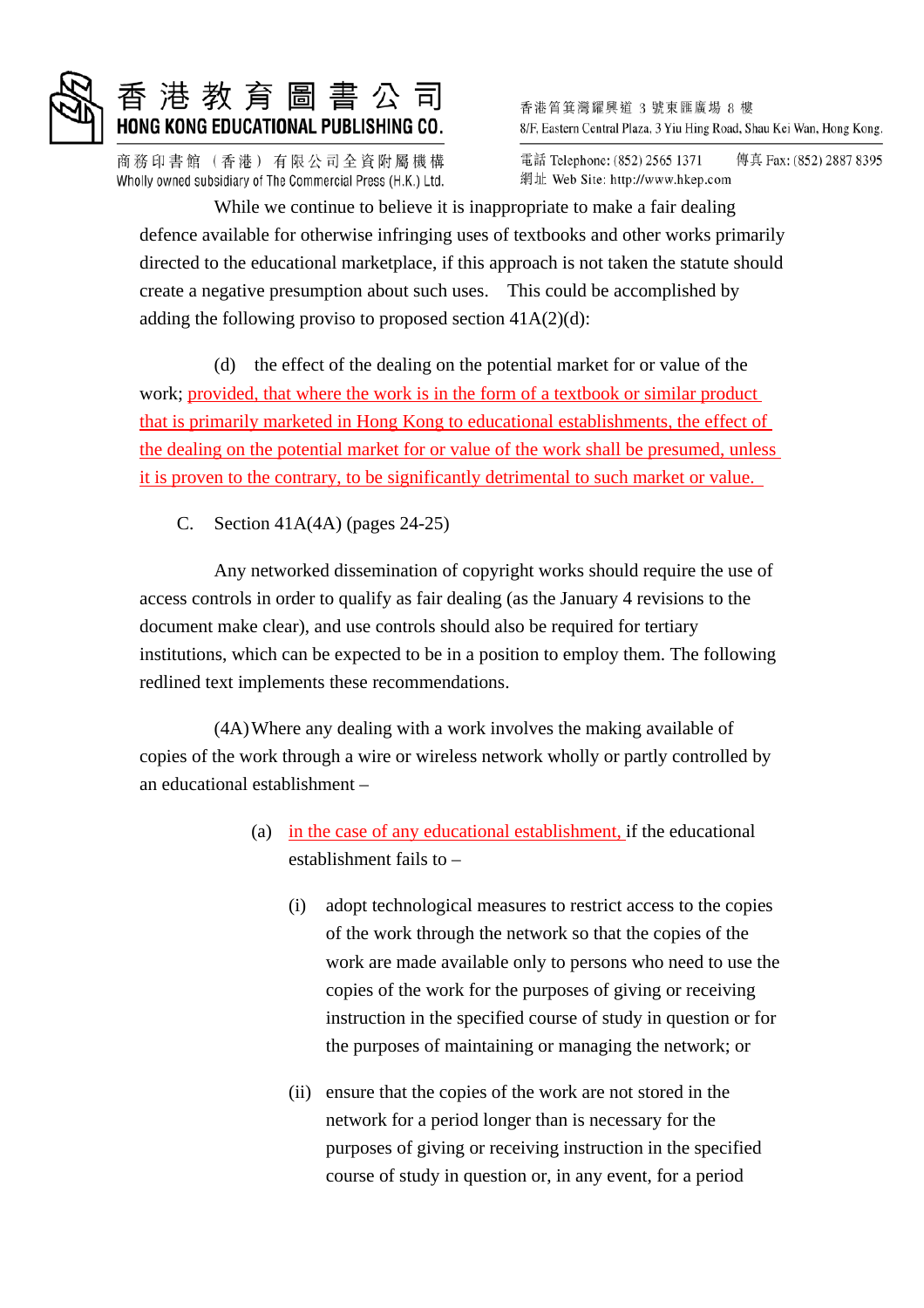

## 教 育 圖 書 公 司 HONG KONG EDUCATIONAL PUBLISHING CO.

商務印書館(香港)有限公司全資附屬機構 Wholly owned subsidiary of The Commercial Press (H.K.) Ltd. 香港筲箕灣耀興道 3 號東匯廣場 8 樓 8/F, Eastern Central Plaza, 3 Yiu Hing Road, Shau Kei Wan, Hong Kong.

電話 Telephone: (852) 2565 1371 傳真 Fax: (852) 2887 8395 網址 Web Site: http://www.hkep.com

 longer than the end of the academic year during which a copy of the work was first stored in the network

the dealing is not fair dealing under subsection (1); or

 (b) in the case of an educational establishment that is a tertiary institution, if the educational establishment fails to adopt technological measures to restrict the downloading, printing, forwarding, or other subsequent use of the work beyond those uses necessary for giving or receiving instruction in the specified course of study in question or for the purposes of maintaining or managing the network, the dealing is not fair dealing under subsection (1); and

(c) if none of the conditions stated in subparagraphs (a) or (b) applies,

 subsection (2) applies in determining whether the dealing is fair dealing under subsection (1).

D. Relationship of fair dealing to section 45 exception

 We propose two options to ensure that the enactment of the educational fair dealing defence does not unnecessarily undermine existing section 45(2):

Redline to proposed section 41A(4B) (pages 25-26)

Option 1:

 (4B) Without affecting the generality of section 37(5), where any dealing with a work involves the making of reprographic copies, the fact that the making of the copies does not fall under section 45, for any reason other than the applicability of section  $45(2)$ , does not mean that it is not covered by this section, and subsection  $(2)$ applies in determining whether the dealing is fair dealing under subsection (1).

Option 2:

 (4B) Without affecting the generality of section 37(5), where any dealing with a work involves the making of reprographic copies, the fact that the making of the copies does not fall under section 45 does not mean that it is not covered by this section, and subsection (2) applies in determining whether the dealing is fair dealing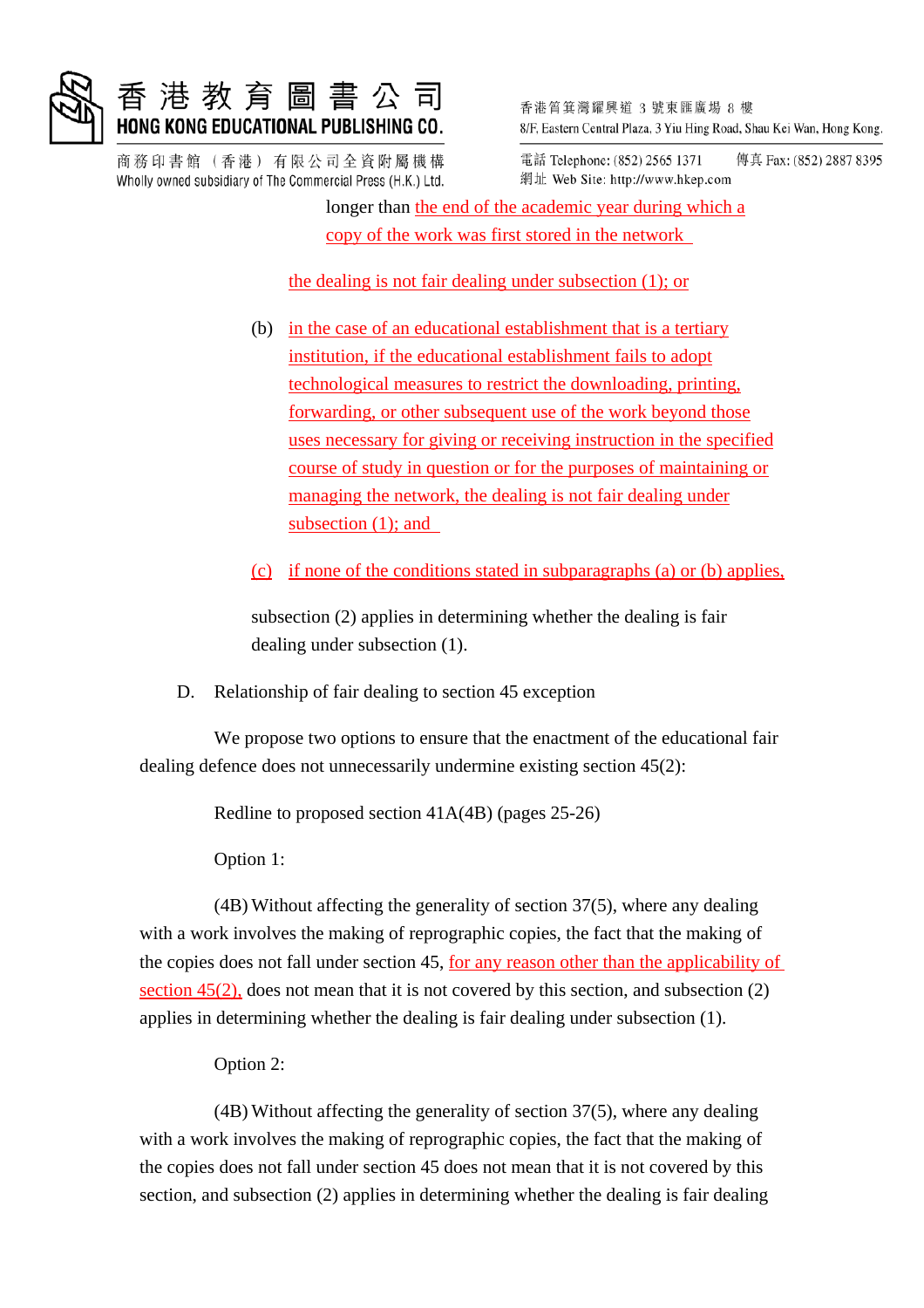

## 港教育圖書公司 HONG KONG EDUCATIONAL PUBLISHING CO.

商務印書館(香港)有限公司全資附屬機構 Wholly owned subsidiary of The Commercial Press (H.K.) Ltd. 香港筲箕灣耀興道 3 號東匯廣場 8 樓 8/F, Eastern Central Plaza, 3 Yiu Hing Road, Shau Kei Wan, Hong Kong.

電話 Telephone: (852) 2565 1371 傳真 Fax: (852) 2887 8395 網址 Web Site: http://www.hkep.com

under subsection (1), except that in a case to which section 45(2) applies, the effect of the dealing on the potential market for or value of the work shall be presumed, unless it is proven to the contrary, to be significantly detrimental to such market or value.

II. Section 54A: fair dealing for public administration (pages 28-29)

 The following amendments are proposed to carry out CITB's stated intent to avoid any adverse impact of the new defence on current or future licensing arrangements between publishers and governmental bodies:

 (2) In determining whether any dealing with a work is fair dealing under subsection (1), the court shall take into account all the circumstances of the case and, in particular –

- (a) the purpose and nature of the dealing, including whether the dealing is for a nonprofit-making purpose and whether the dealing is of a commercial nature;
- (b) the nature of the work, including whether the work is primarily marketed in Hong Kong to the Government, the Executive council, the **Judiciary or to District Councils;**
- (c) the amount and substantiality of the portion dealt with in relation to the work as a whole; and
- (d) the effect of the dealing on the potential market for or value of the work, including whether and to what extent licenses are available authorizing the dealing in question and the person making the dealing knew or ought to have been aware of that fact.

III. Section 119B (business end-user offence for copying or distributing copies of printed works)

A. Regular or frequent copying of multiple works (pages 44-45)

We understand that the goal of the changes to proposed section  $119B(1)(a)$ and (b) is to clarify, as CITB has stated, that the offence should apply to one who "does the relevant act, *whether or not in relation to the same copyright work,* on a regular or frequent basis". [Cite] In order to make this intention clearer, we suggest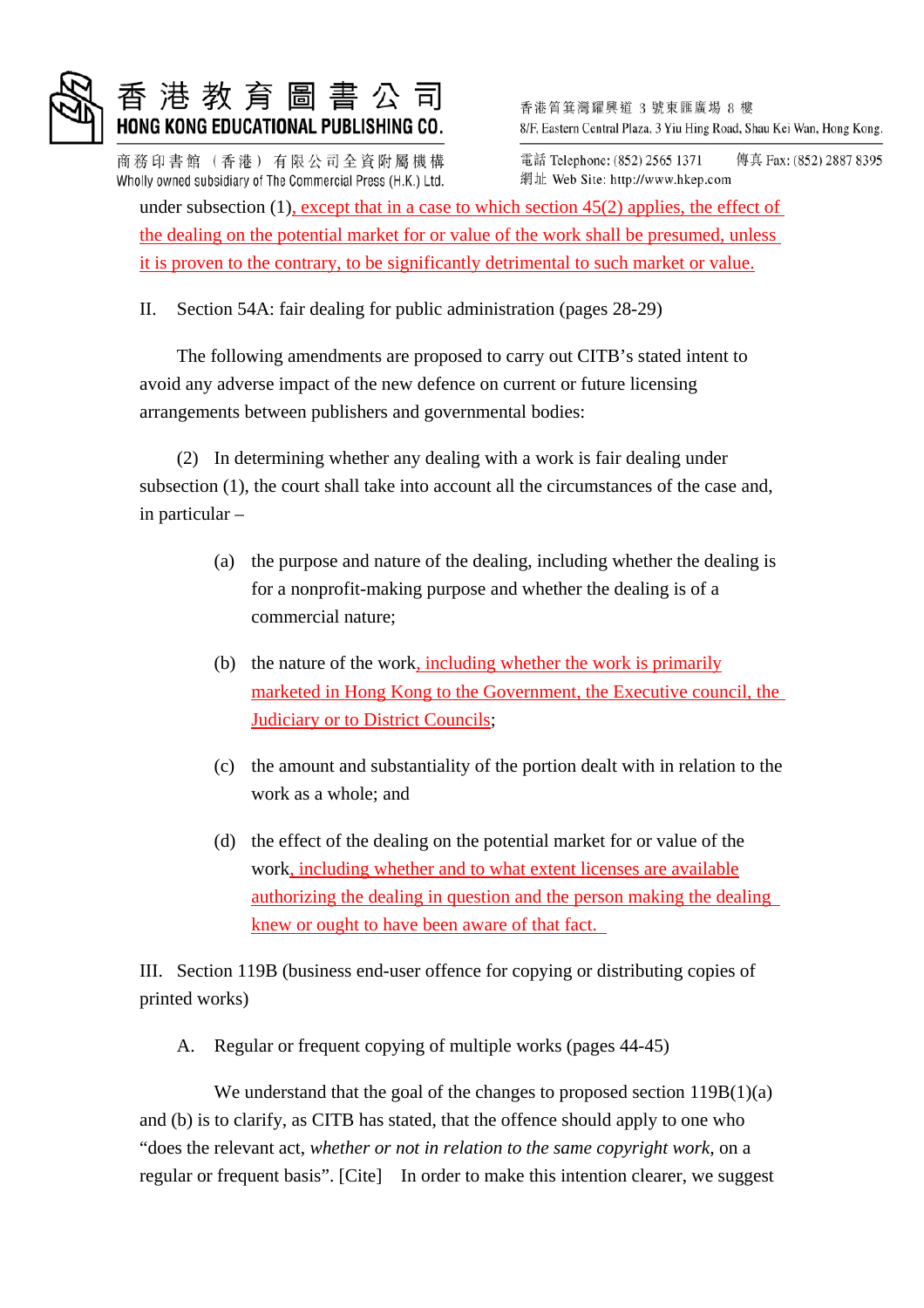

## 港 教 育 圖 書 公 司 HONG KONG EDUCATIONAL PUBLISHING CO.

商務印書館(香港) 有限公司全資附屬機構 Wholly owned subsidiary of The Commercial Press (H.K.) Ltd. 香港筲箕灣耀興道 3 號東匯廣場 8 樓 8/F, Eastern Central Plaza, 3 Yiu Hing Road, Shau Kei Wan, Hong Kong.

電話 Telephone: (852) 2565 1371 傳真 Fax: (852) 2887 8395 網址 Web Site: http://www.hkep.com

that the phrase "a copyright work" in these two paragraphs be changed to read "any copyright work".

B. Unrestricted network distribution (page 45)

 Proposed section 119B(5) continues to concern us because it seems to immunize from criminal liability the distribution via the Internet, for business purposes, of copyrighted material owned by us. We understand that there might be two justifications for this provisions: first, that the situation it covers will be addressed by future amendments to the Ordinance; and second, that this behavior may in some cases already be covered by existing or revised offences involving distributing infringing copies (e.g., proposed section  $118(1)$ (e) or (g)). We do not believe that either justification is sufficient to justify inclusion of this potentially misleading provision; first, because a dangerous gap will be left during the time that future amendments are proposed, considered, enacted, and brought into force; and second, because the scope of the section 118(1) offences is sufficiently uncertain that criminal liability under proposed section 119B ought to be available. We urge that proposed section 119B(5) be stricken.

C. Defence of inability to obtain license, etc. (pages 49-50)

 We continue to believe that criminal liability for business uses of copyrighted materials owned by its members should not be forfeited simply because a court later determines that the copyright owner failed to respond to a licensing request in a "timely" fashion, or because the licensing terms it offered to a user are later deemed not to be "commercially reasonable". However, if these defences are to be recognized, along with the proposed new defence that the copyright owner could not be identified or located, they should be based on proof of what occurred prior to the time of the infringement, not based on evidence that is manufactured afterwards. Furthermore, since the acts constituting an offence could involve several different copyright works, the defence should not be operative when it applies only to a few such works and the defendant "regularly or frequently" infringed other works in the manner denounced by the statute. Accordingly, we suggest that the chapeau to proposed section 119B(9) be changed to read, " It is a defence for the person charged with an offence under subsection (1) to prove that, prior to commencement of the activities giving rise to the offence with respect to a particular copyright work", and that the following language be added at the end of this subsection: "but only to the extent that, considered without regard to that particular copyright work, his acts